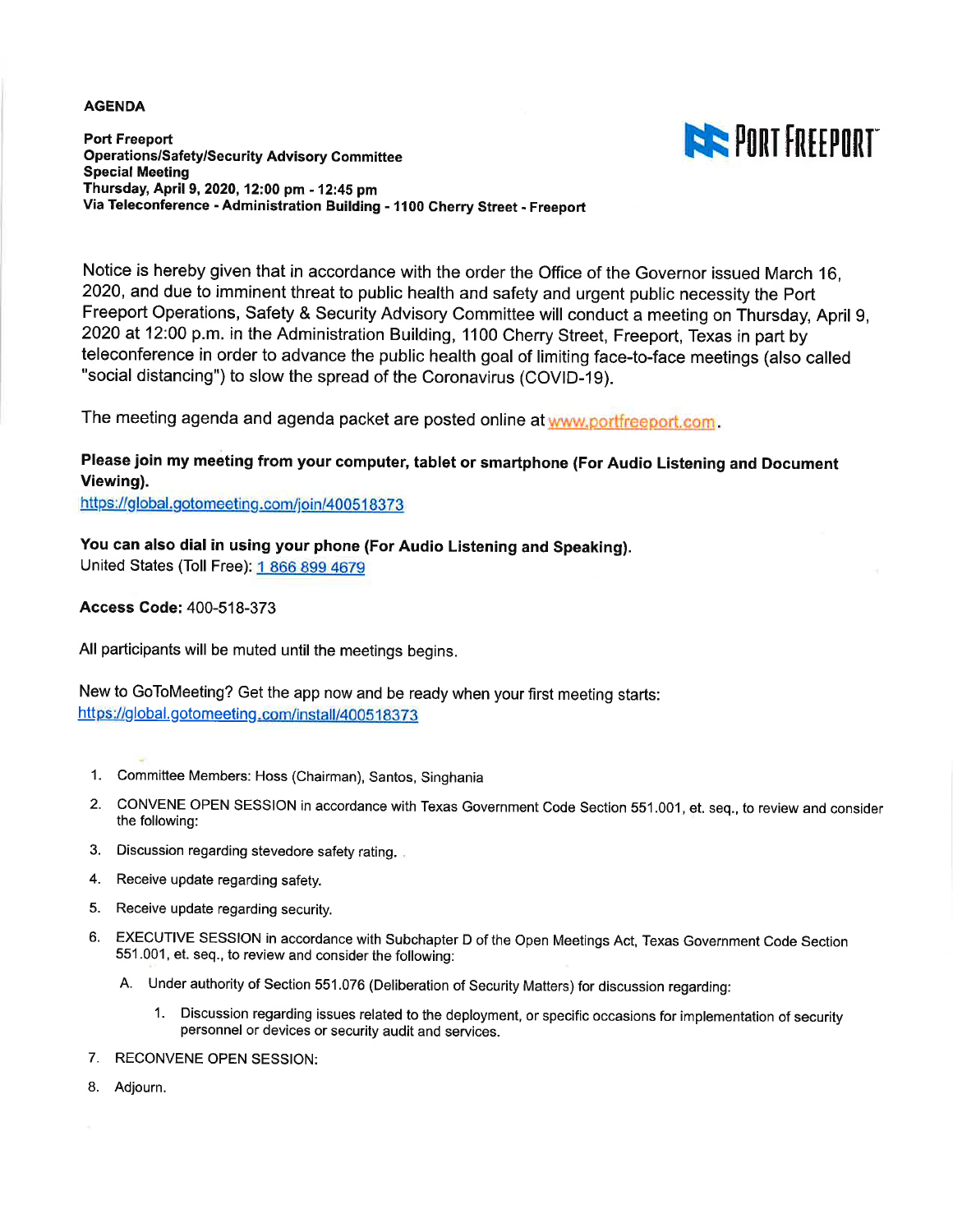The Committee does not anticipate going into a closed session under Chapter 551 of the Texas Government Code at this meeting for any other items on the agenda, however, if necessary, the Committee may go into a closed session as permitted by law regarding any item on the agenda

(Thyle Deathof

Phyllis Saathoff, Executive Director/CEO **PORT FREEPORT** 

In compliance with the Americans with Disabilities Act, the District will provide for reasonable accommodations<br>for persons attending its functions. Requests should be received at least 24 hours in advance.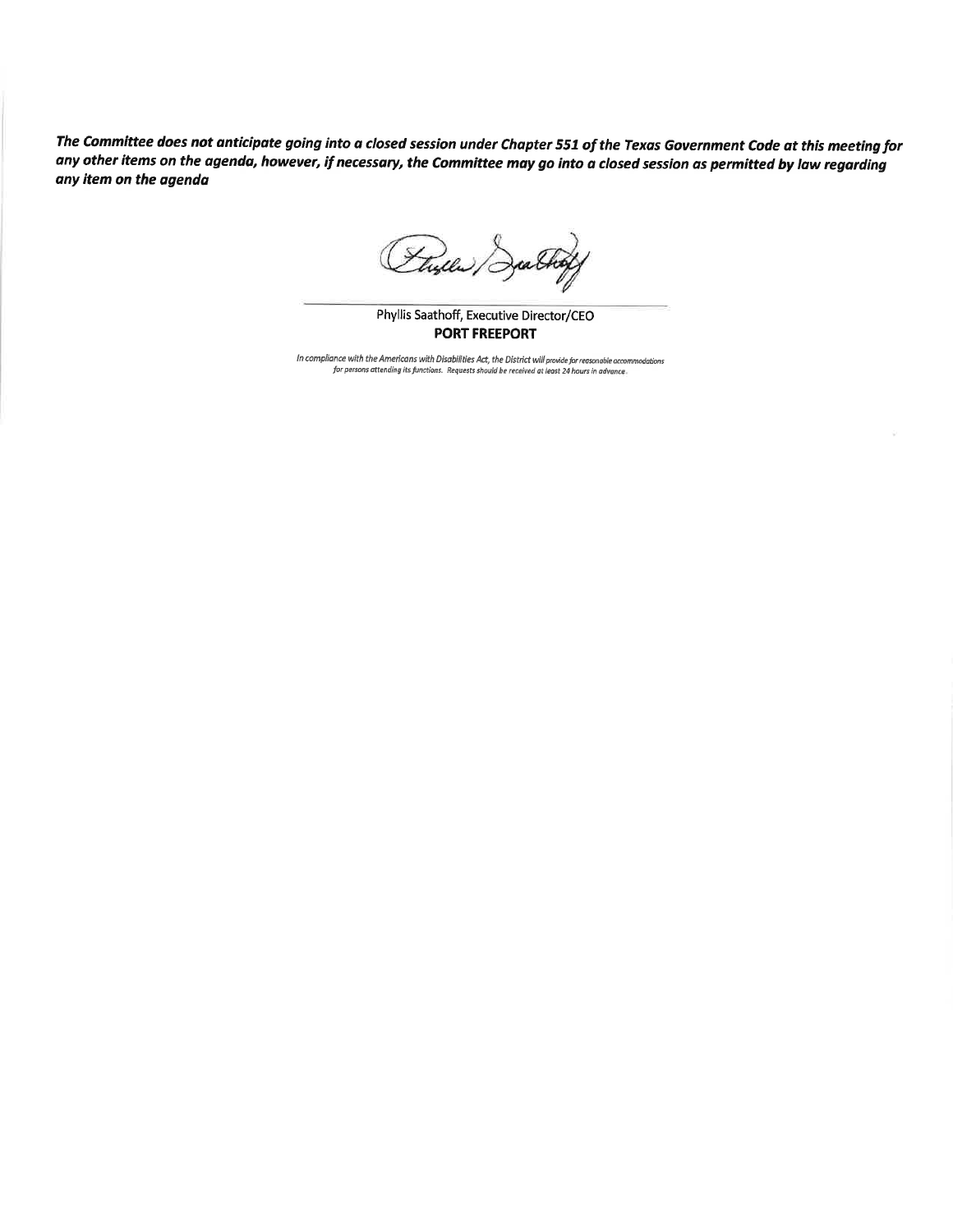

**1100 CHERRY ST. • FREEPORT, TX 77541 (979) 233-2667 • 1 (800) 362-5743 • FAX: (979) 373-0023 WWW.PORTFREEPORT.COM**

#### **M E M O R A N D U M**

- **TO:** OSS Advisory Committee
- **FROM:** Mike Quilty, Safety Coordinator
- **DATE:** April 9, 2020

**SUBJECT:** Evaluation of Gulf Ports Stevedore Licensing and Safety

Background: Currently the Port Freeport tariff requires stevedores provide their Experience Modifier Rating (EMR) as an indicator in their application for a Stevedore License. During the Stevedore License renewal process in December, we found out that 2 stevedores could not supply their EMR number due to small company and being self-insured. In reviewing these applications with the OSS Committee, staff was asked to determine if PF should be using a different measurement data to determine safety record and trends.

Actions: First staff talked with the Port's risk management consultant, Gallagher. They advised the Port does not need the EMR number and recommended using something else such as their OSHA 300 logs if we want to measure their safety performance. All stevedores have OSHA 300 logs.

Staff also sent a request to the Gulf Ports Association to ask the member ports how they evaluate Stevedore Safety Programs and Performance.

We heard back from 6 ports and their comments are:

- Review the OSHA 300 log (review only) for their Total Incident Recordable Rate (TIRR)
- Must demonstrate Safety program exists, although do not evaluate effectiveness
- They do nothing as they feel they would be taking on liability as a regulator
- Does not ask for Safety information
- They receive and file a copy of Stevedore Safety Plan
- Does not ask for Safety information

Recommendation: After further consultation with Gallagher and going over our options, we recommend all Stevedores be required to submit their OSHA 300 log and if available their TIRR rates, company-wide and local.

**PORT COMMISSION**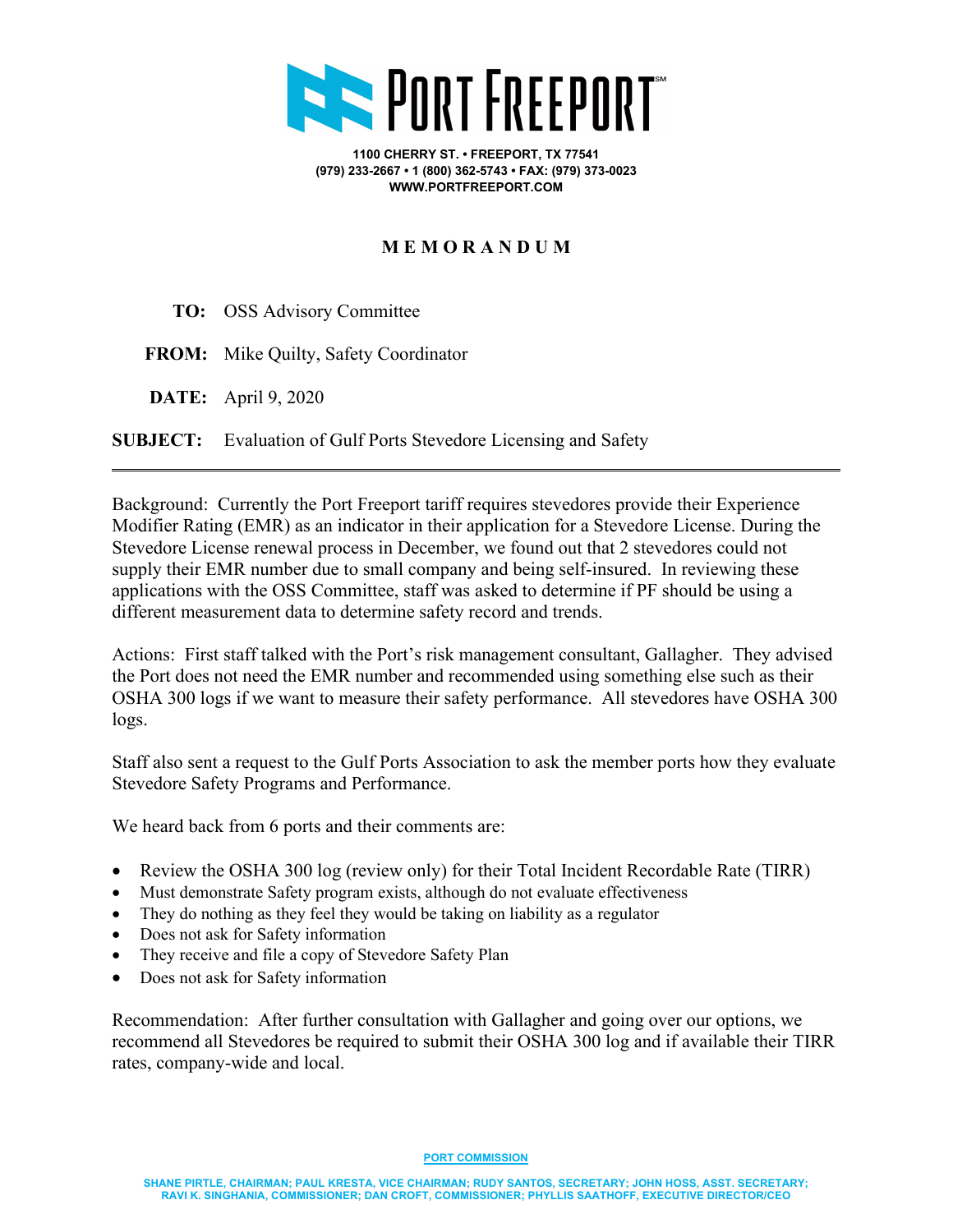The North American Industry Classification System (NAICS) code 4883 Support Activities for Water Transportation (stevedoring) TIRR rate is 4.3 which changes annually.

We recommend tracking the TIRR rates and any upward jump needs will require explanation and what steps are being implemented to bring it down.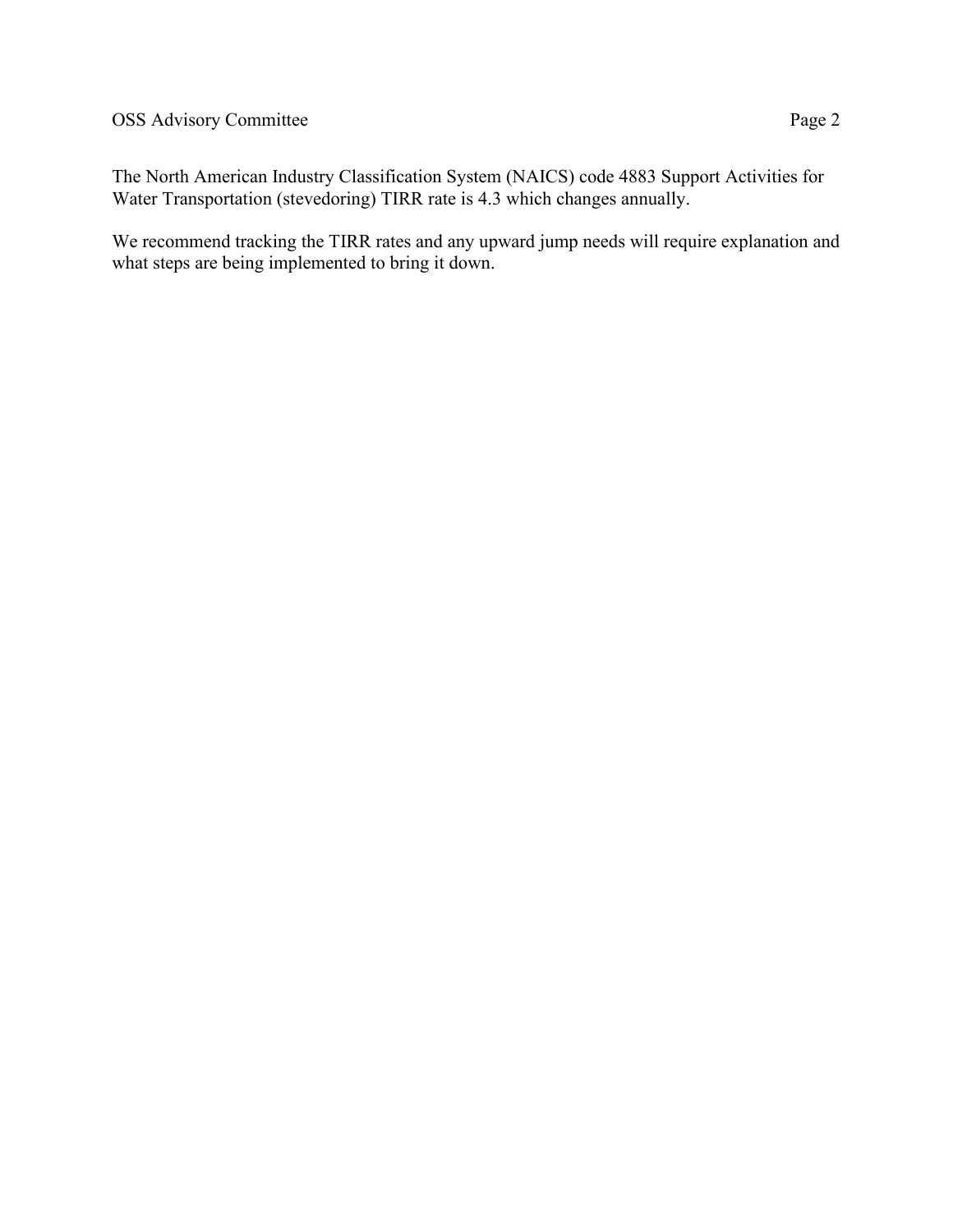## **PORT SAFETY INCIDENTS January 2020**

| Date                | Port Partner            | Classification | Incident Type | Incident<br>Description | Injury | Treatment | Root Cause |
|---------------------|-------------------------|----------------|---------------|-------------------------|--------|-----------|------------|
| <b>January 2020</b> | NO<br><b>INCIDENTS!</b> |                |               |                         |        |           |            |
|                     |                         |                |               |                         |        |           |            |
|                     |                         |                |               |                         |        |           |            |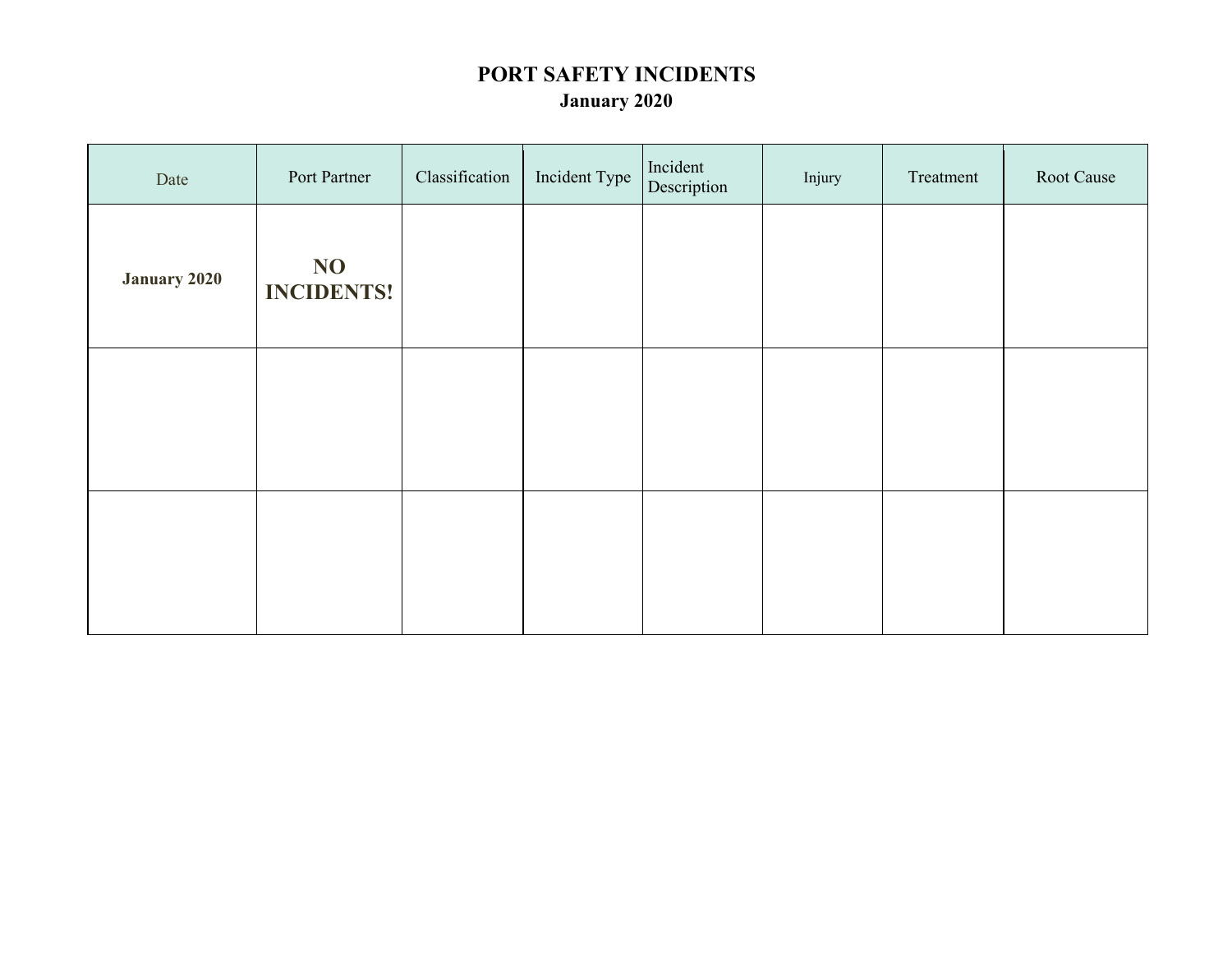# **PORT SAFETY INCIDENTS February 2020**

| Date    | Port Partner  | Classification                             | Incident Type      | Incident<br>Description                              |
|---------|---------------|--------------------------------------------|--------------------|------------------------------------------------------|
| 2/20/20 | <b>Tenant</b> | Recordable<br>with lost time<br>for Tenant | Smashed<br>fingers | Wearing gloves<br>operating<br>rotating<br>equipment |
|         |               |                                            |                    |                                                      |
|         |               |                                            |                    |                                                      |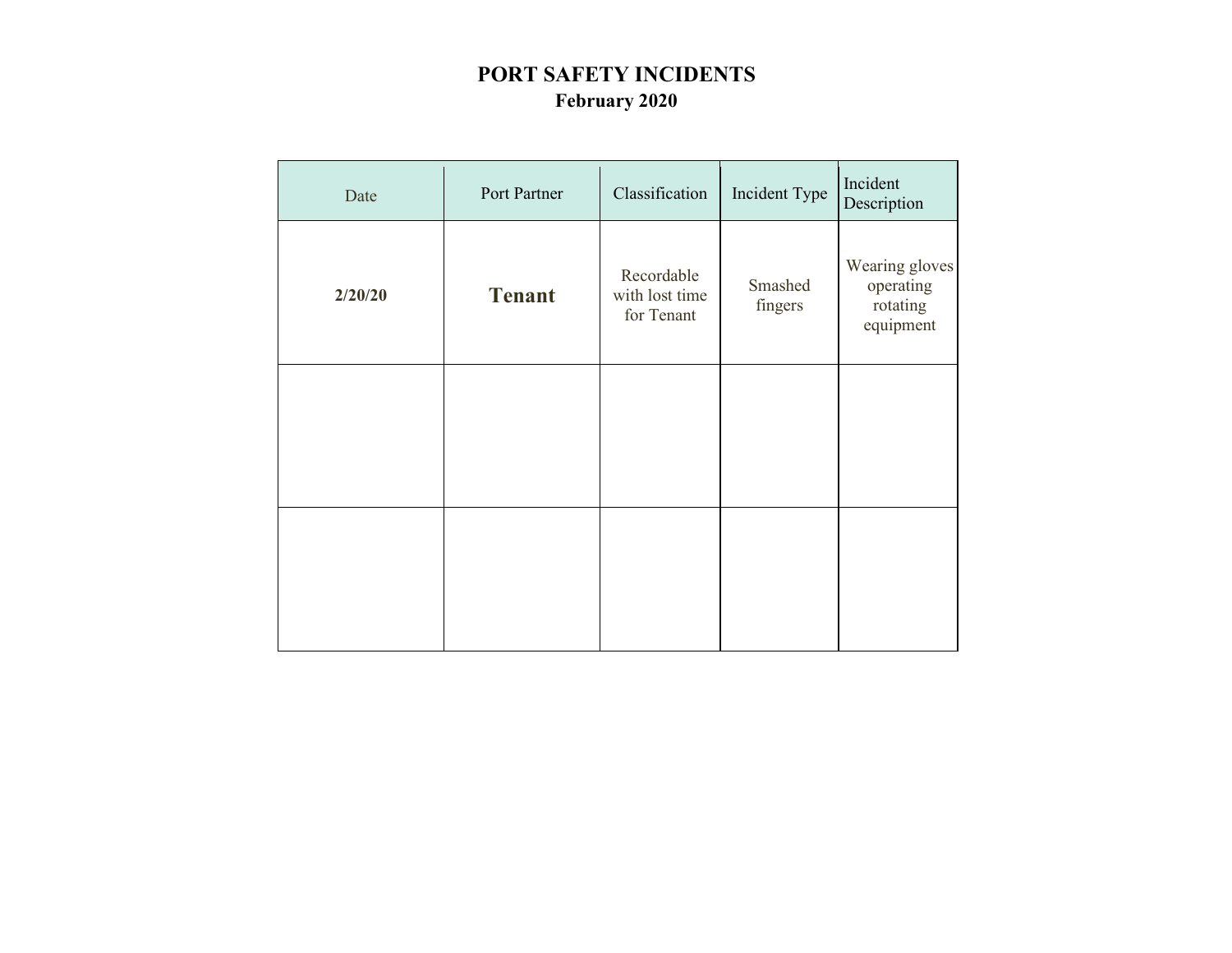## **PORT SAFETY INCIDENTS March 2020**

| Date    | Port Partner | Classification                                                    | Incident Type                                 | Incident<br>Description                                       |
|---------|--------------|-------------------------------------------------------------------|-----------------------------------------------|---------------------------------------------------------------|
| 3/20/20 | Stevedore    | Taken to<br>hospital by<br>EMS checked<br>out and released        | Hit knee on<br>OTR trailer                    | <b>Bruised Knee</b>                                           |
| 3/24/20 | Stevedore    | Taken to<br>hospital by<br><b>EMS</b> checked<br>out and released | Working on<br>ship slipped<br>and fell 4 feet | Bruises with no<br>fractures.<br>Returned to<br>work next day |
|         |              |                                                                   |                                               |                                                               |